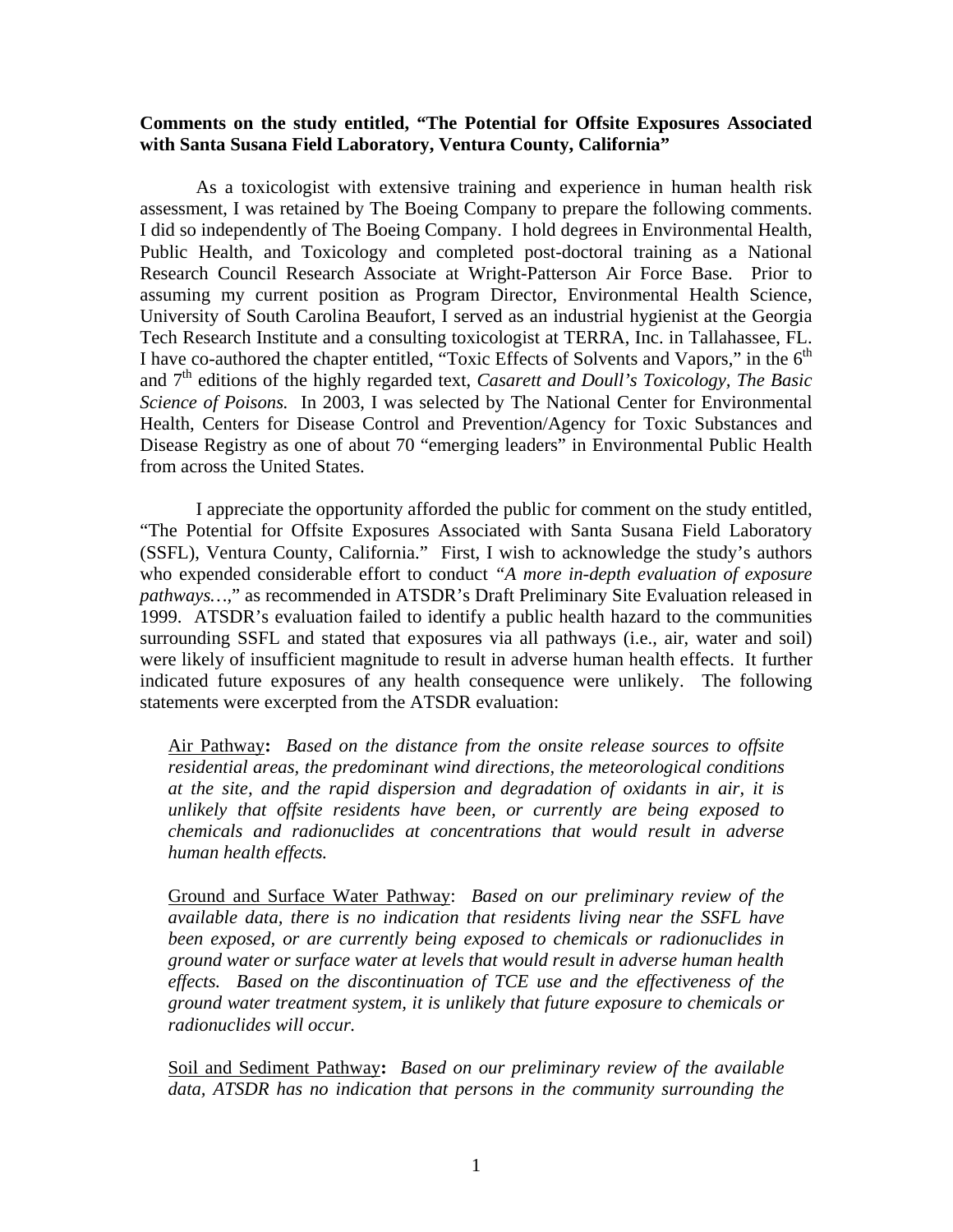*SSFL have been, or are currently being exposed to chemicals or radionuclides in soil or sediment from the SSFL at levels that would result in adverse human health effects.*

Conclusions:*In this preliminary evaluation of available data and information, ATSDR has not identified an apparent public health hazard to the surrounding communities because people have not been, and are currently not being exposed to chemicals and radionuclides from the site at levels that are likely to result in adverse health effects.* 

and

*Changes in site operations, such as reduced frequency of rocket engine testing, discontinuation of trichloroethylene use, and shut down of nuclear operations make it unlikely that future exposures to the offsite community will occur.* 

Because the conduct of the present study was a recommendation of ATSDR's evaluation, it is noteworthy that it leaves the reader with quite the opposite impression – that completed exposure pathways exist for numerous chemical and radiological contaminants found offsite in sufficient concentrations to pose an unacceptable health risk. Regardless of the study's intent, this is the message it conveys. Unfortunately, no effort is made in the present study to reconcile it with that published by ATSDR just 6 years earlier. This raises an obvious question – what data have been collected or modeled to invalidate the above excerpted statements made by a government agency that consistently applies the precautionary principle and whose self-described mission is to *"…serve the public by using the best science, taking responsive public health actions, and providing trusted health information to prevent harmful exposures and diseases related to toxic substances"*? In this regard, it is noteworthy that the overwhelming majority of monitoring data compiled and evaluated in the present study was collected prior to 1999 and was thus available to ATSDR when formulating its conclusions. Seemingly, the authors of the present study would be obliged to discuss their study in the context of that of ATSDR, especially considering that it was conducted in response to recommendations made in ATSDR's preliminary evaluation and is an ATSDR-funded initiative.

 Due to insufficient data, neither ATSDR's evaluation nor the present study conducted quantitative, site-specific exposure and risk assessments for offsite receptors. In the case of the present study, however, the absence of data does not justify giving credence to an array of potential exposure scenarios regardless of their probability of occurrence, or in the event they did occur, how insignificant the added health risks might be. In fact, the study does so despite what amounts to a lack of empirical evidence for any fully completed exposure pathway for any of the numerous "chemicals of concern." Nonetheless, dose ratios (DRs) were calculated in what can only be described as a screening-level risk assessment apt to mislead those not technically astute enough to differentiate hypothetical from real risk or recognize the study represents the application of the precautionary principle run amuck. Indeed, much of the problem stems from the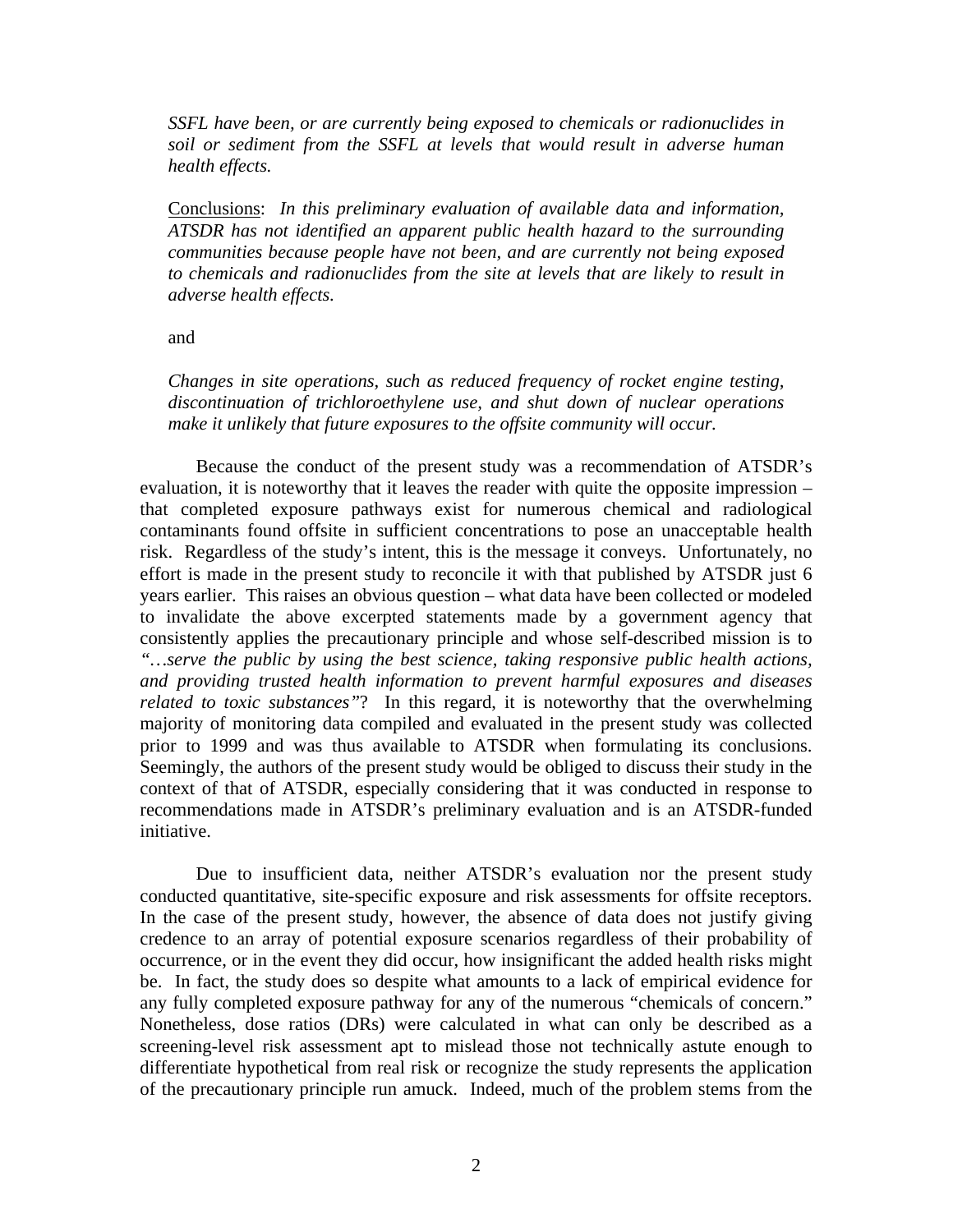numerous worst-case assumptions freely integrated into dosage calculations that when examined relative to inherently conservative toxicity factors, result in grossly inflated DRs. Such DRs create the false impression that a particular exposure scenario may pose an unacceptably high risk, when in reality, the actual risk is much lower and in many cases at or near zero. In other words, multiple conservative assumptions, when compounded, result not in a worst-case scenario but one that is highly improbable, if not impossible, and pertains to no single individual or group of individuals. Therefore, the implementation of a worst-case strategy has resulted in a study that can be likened to "throwing stuff at a wall to see what sticks," rather than an attempt to determine those exposure pathways that are complete and the real risk, if any, associated with them. We are thus left with a study prone to misinterpretation that will be cited in support of the argument that chemicals and/or radionuclides emanating from SSFL are a plausible explanation for every past, present and future illness and untimely death of unknown etiology.

 The present study makes no attempt to hide its extreme conservatism, though in this case admitting to the problem is not the first step in its solution. What is done is done and the best approach now is to minimize the potential for the report to misrepresent the risk posed by SSFL before its finalization. To this end, an additional section should be drafted and added to Chapter 8.0 that fully discusses the conservatism that pervades the study and the implications that compounded conservatism has on the relevance of the report for any one individual or group of individuals. The study should also consider the possibility that overly inflated DRs are an ill-conceived means of providing a relative ranking of potential doses for various receptor locations of concern. In this regard, it is important that the study acknowledge the likelihood of health effects occurring with a DR greater than one depends in large part on the margin of safety inherent in the toxicity constant used in its derivation. This necessitates that great care be taken in ranking or prioritizing based on DR comparisons since differences may stem from varying degrees of certainty with which a toxicity constant can be accurately derived rather than any real difference in the inherent toxicity of the chemicals being compared. This is one reason why one can not necessarily equate the extent to which a DR exceeds one with the level of risk the chemical might pose. This point is particularly relevant given that DRs were derived with an upper-bound as high as 21,000 (i.e., inhalation route for TCE in groundwater), a DR which might be alarming less one realizes the unlikelihood of the exposure scenario and the many unvalidated assumptions on which it is based. Such problems can be avoided in the future if similar studies are treated less like academic exercises and more as a means of allaying the fears of those least likely to incur unusually high risks and focusing concern on those who warrant it.

 With these goals in mind, the study should have attempted to characterize the full distribution of exposure levels in the population as accurately as possible, rather than defaulting to the worst case. Doing so would admittedly have been more difficult, but also more informative. For example, the study suggests that historical exposure to TCE emissions from rocket engine testing/degreasing is a potential concern for many lifelong residents living in eleven "receptor locales." However, 89% of TCE emissions from rocket engine testing/degreasing occurred pre-1967 at a time when less than twenty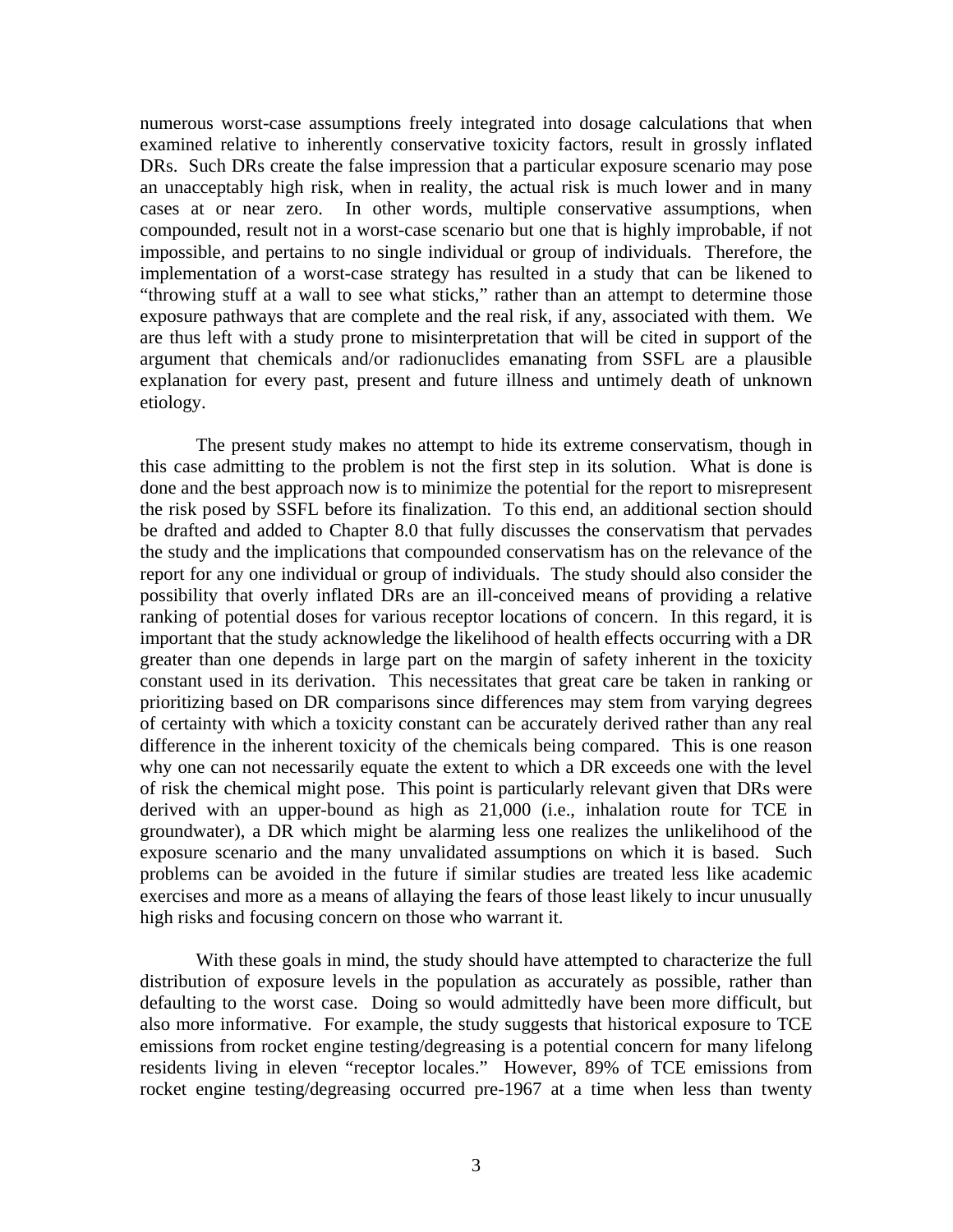residents resided in the census tract encompassing most of the 1 mile area surrounding SSFL. Given the precipitous decline in modeled TCE air concentrations with increasing distance from SSFL (concentrations were  $\sim 2 \mu g/m^3$  just 1 mile from the site), chronic exposure to TCE emissions would not theoretically result in even one excess cancer based on population estimates and California's TCE inhalation unit risk factor of 2E-6  $(\mu g/m^3)^{-1}$ . Nonetheless, the study lists an average DR associated with TCE emissions from rocket engine testing/degreasing of 308 (range: 30 to 1942) for the eleven "receptor locales," some of which are located 5 to 10 miles from SSFL. As such, the study is likely to be unnecessarily alarmist to residents of those "receptor locales" for which a worstcase scenario suggests elevated risks. Another example of the study's bent to portraying exposure issues in a bad light is found in Figure 4-3, which presents a map of groundwater contaminants detected above health-based standards. The map reports that the concentration of carbon tetrachloride was nine times the California MCL, but fails to indicate that of the 895 offsite analyses conducted for the chemical, there were only 2 offsite detections (see Table 7 of ATSDR's 1999 evaluation).

 In addition to the suggestion that a section devoted solely to the study's conservatism be added, it would be helpful if the theoretical risks inferred by numerous DRs well in excess of one were discussed in a broader context using a comparative risk analysis approach whenever possible. For example, a slide was presented at a February 2006 SSFL Workgroup Meeting showing annual average SSFL emissions (1955-2000) relative to those of Los Angeles and Ventura counties in 1990-1993. The slide indicated that with the exception of hydrazine, SSFL was responsible for a miniscule fraction of the hazardous air pollutants emitted  $\langle 5\%$  in the case of TCE). Therefore, any association between air emissions from SSFL and disease rates would be confounded by other sources impacting the "receptor locales" surrounding the site. Such information would suggest that SSFL emissions are at best, a minimal contributor to one's overall risk, thereby allowing the study's results to be placed into proper perspective. This is important given the pending release of a report on cancer incidence surrounding SSFL. Given its worst-case approach, the present study is incapable of providing realistic exposure data to explain differences in cancer incidence rates. The absence of such data explains the epidemiological study's reliance on residential distance from SSFL as a surrogate measure of exposure. The use of such a surrogate will result in almost certain exposure misclassification that can lead to a substantial overestimation or underestimation of the association of the exposure with the cancers under study. As such, it is alone sufficient to cast doubt upon the study as a reliable indicator as to whether SSFL has posed a cancer risk to nearby residents. If the February 2006 presentation on cancer incidence near SSFL is indicative of the soon-to-be-released epidemiological study, findings suggest historical exposures from SSFL have not posed a considerable cancer risk. Based on the February presentation, very few of the 36 risk ratios (RRs) graphically presented appeared significantly elevated. Furthermore, only three of the 36 reported RRs were in excess of two and all three occurred among Hispanics, very few of whom lived near SSFL when emissions were at their highest. Thus, it appears as though the results of the soon-to-be-released epidemiological study will be largely consistent with the conclusions of ATSDR's preliminary evaluation and fail to support the level of concern for past exposures conveyed by the present study.